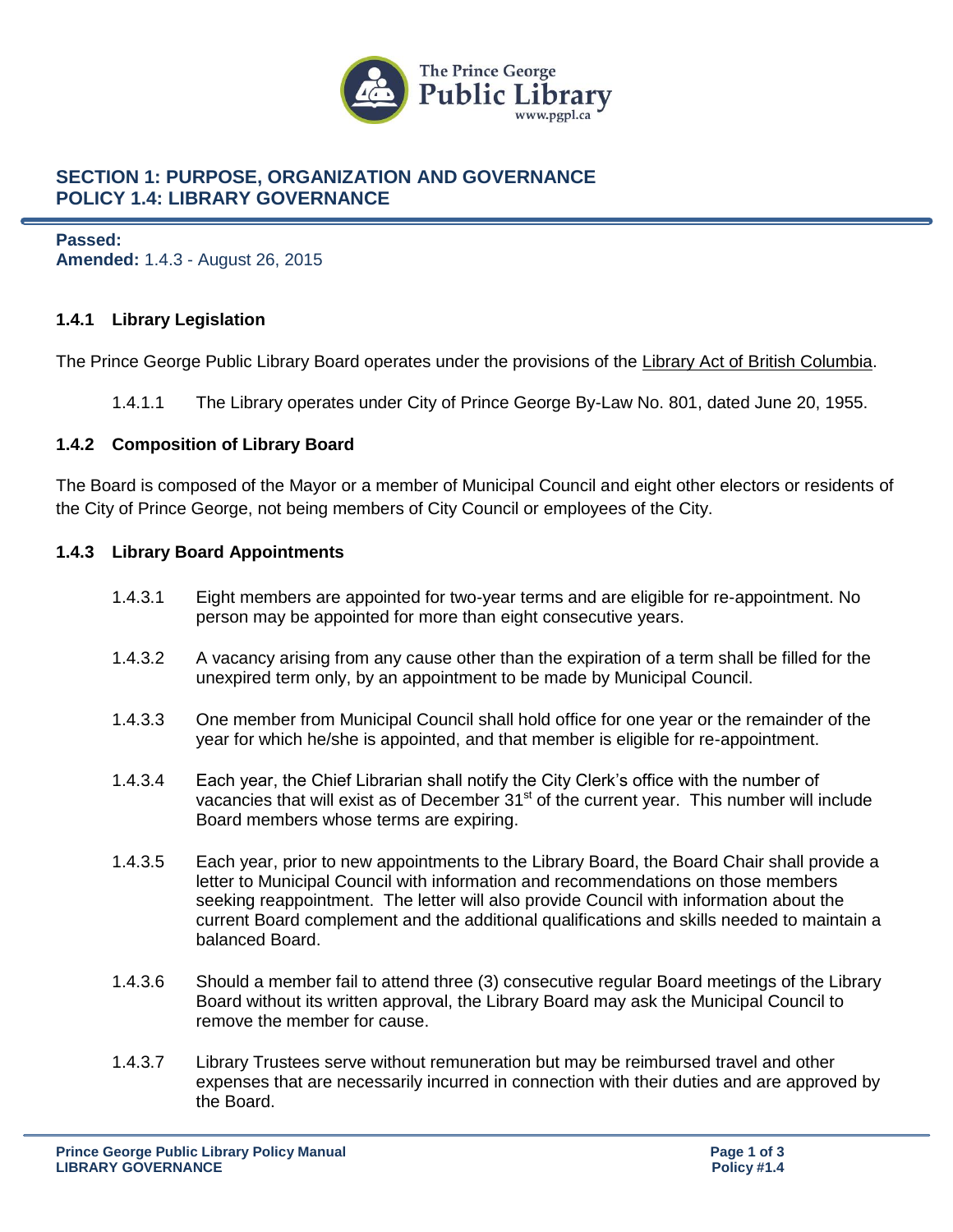

# **SECTION 1: PURPOSE, ORGANIZATION AND GOVERNANCE POLICY 1.4: LIBRARY GOVERNANCE**

# **Passed: Amended:** 1.4.3 - August 26, 2015

# **1.4.4 Board Orientation, Development and Communication**

- 1.4.4.1 Upon their appointment to the Library Board, each Trustee will receive an orientation tour by the Board Chair and/or the Chief Librarian and will be provided with material related to policies and administration of the Prince George Public Library and the responsibilities of Library Trustees in British Columbia.
- 1.4.4.2 Library Trustees receive Minutes and Financial Statements on a monthly basis, in advance of the meeting whenever practical.
- 1.4.4.3 The Library will fund Board development activities and grant requests to attend conferences whenever possible, depending on the availability of funds.
- 1.4.4.4 The Library will pay the membership fees so that the Trustees may be members of the BCLTA.

# **1.4.5 Board Responsibilities**

- 1.4.5.1 The Prince George Public Library Board has the responsibility to:
	- Advocate on behalf of the Library and the Board's collective decisions.
	- **Effectively govern the Public Library.**
	- Fulfill the fiduciary responsibilities of the organization.
	- Assist in developing policies to ensure the Public Library's ongoing success.
	- Oversee the general business of the Public Library.
	- Assist in fundraising for the Public Library by providing experience as well as a broad network of influence and contacts, and participating in solicitations.
	- Exhibit leadership and set an example through active participation in Board activities.
	- Receive regular reports on all phases of the Public Library's activities from the chairs of the Public Library's committees.
	- Assist in the identification, cultivation and recruitment of new members to the Board and its committees.
- 1.4.5.2 Individual Board members have the responsibility to:
	- Participate in Board orientation.